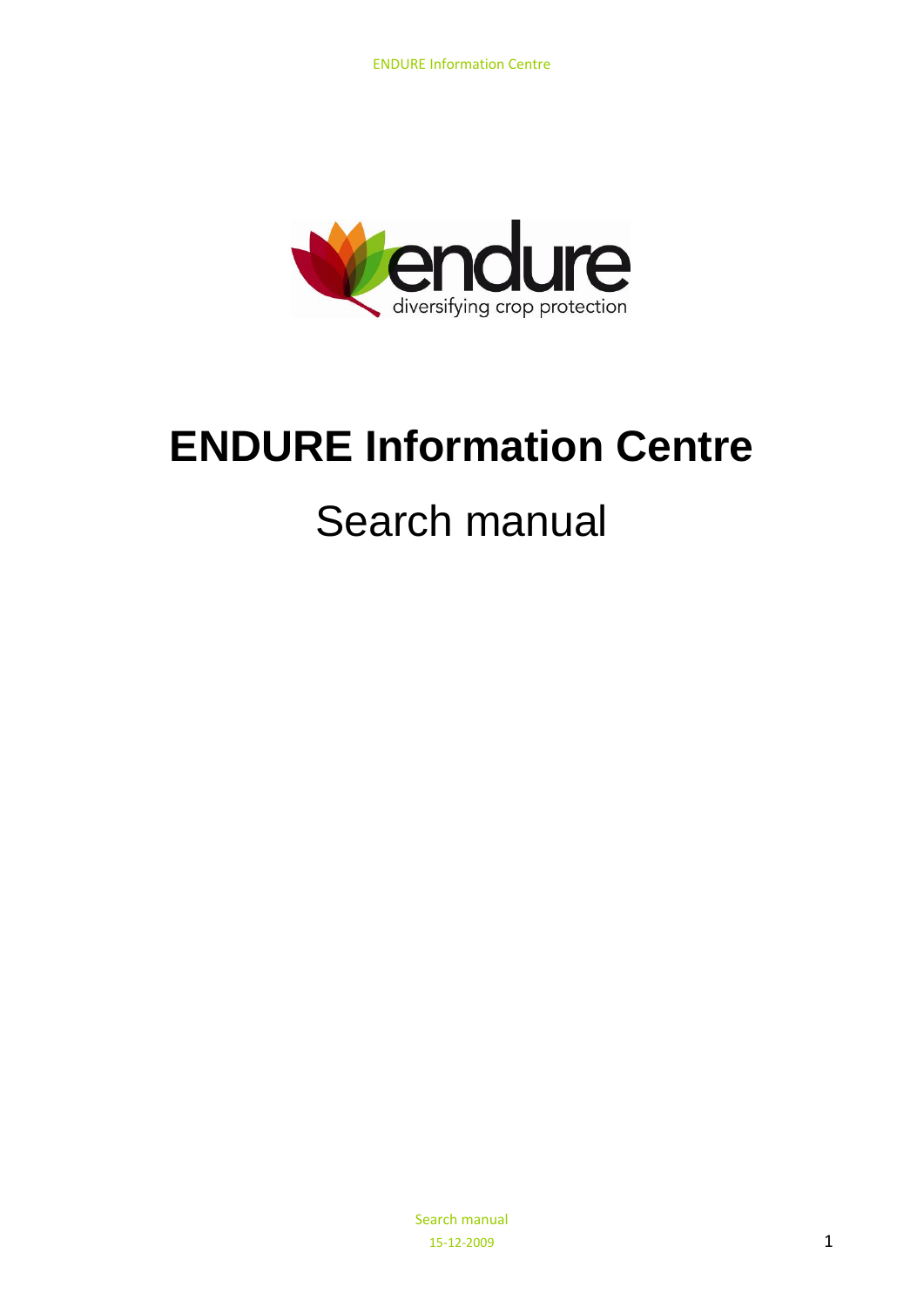# **What is the ENDURE Information Centre?**

The ENDURE Information Centre (EIC) is an application/tool which disseminates information on crop protection. It creates an overview of the ways sustainable crop protection can be implemented in European agriculture. EIC is a central point of reference for extending expert knowledge, recommendations and advice for extension services, advisors and researchers concerning all aspects of crop protection. For the users it provides a search of crop – pest/disease combination with IPM measures as the result.

The EIC is to support the reduced reliance on pesticides by offering IPM measures including prevention, chemical pest and disease control as well as non‐chemical alternatives such as biological control measures.

# **What kind of information?**

ENDURE IC offers information and expert knowledge about Integrated Pest Management. The information and knowledge of best practices and non‐chemical methods shall support the advisors in the phase of decision making by offering them the opportunity to search for information about best available practice across different regions in Europe in relation to crop protection.

# **Quality selection**

The aim is to present a quality selection to the user of the EIC and enable them to easily search for information which usually is only available in national languages or gives information about very regional practices. Such practices could inherit the potential for adoption in different regions or reflect very valuable potential for disease or pest control. Selected practices have an added value going beyond the level of good plant protection or farming practice, we do not intend to reproduce common knowledge. All information is scientifically sound and the different levels of their practicability are indicated.

#### **Practicability of measures**

The evaluation of the practicability of measures enables the end user to assess the value of the measure for potential adoption in different regions or adaptations. For experimental measures conditions supporting the implementation of the measure or its limitations are described.

#### **ready to use** or **experimental**.

## **Ready to use measures**

Ready to use information means: The measures are tested in the field, practical to adopt and cost-effective. Ready to use information is for extension services and advisors.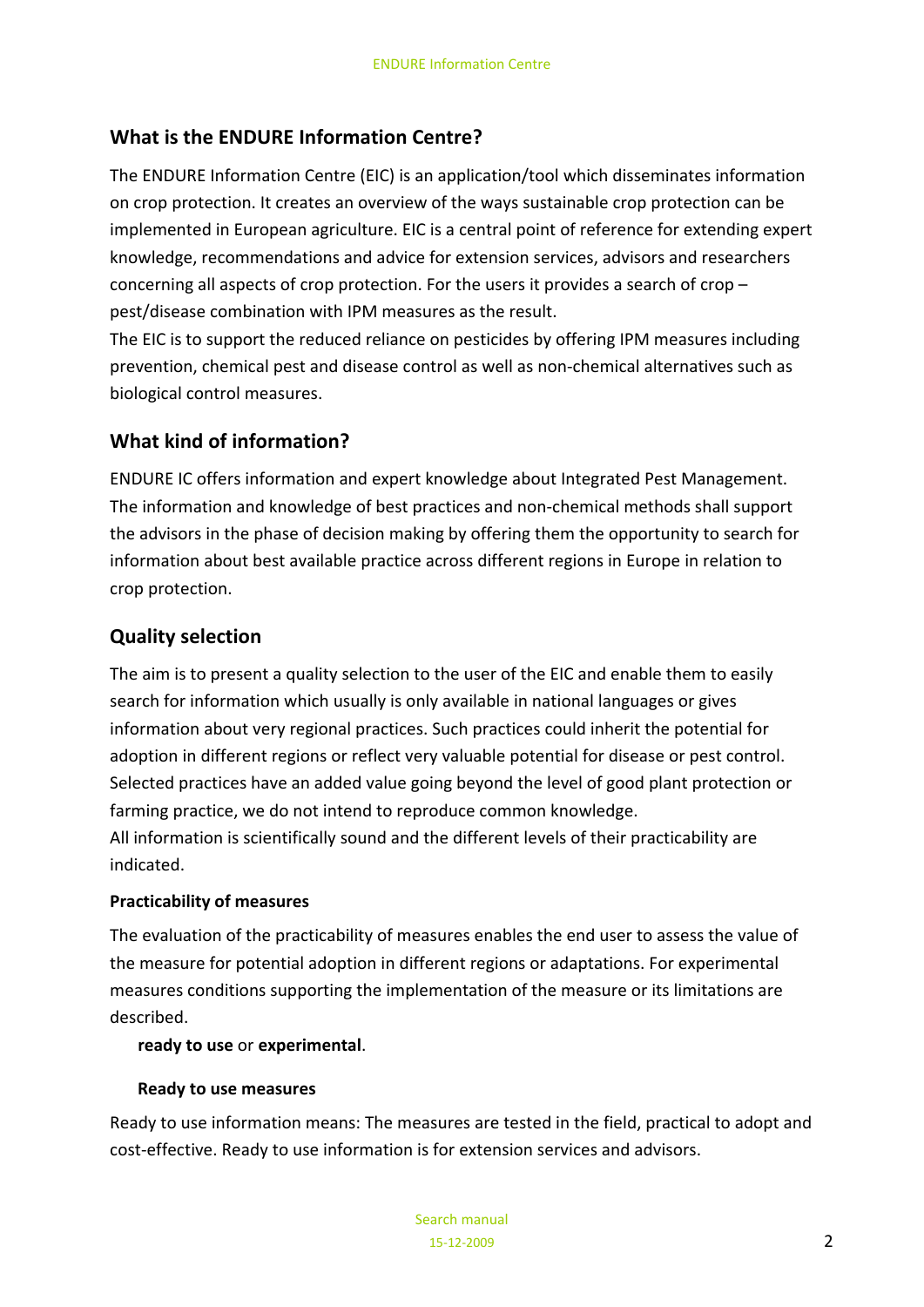#### **Measures in experimental stage**

Other measures (named **experimental**) which have the potential to provide a solution for a given problem but can not be recommended as best practice, are tested on experimental fields, an adoption is possible or is cost efficient only with subsidies or under special conditions. The target group of this information are researchers and advisors who are interested in developing those methods, testing or adapting them.

## **Content**

The abstracts of validated documents and sources about integrated crop protection are the unique point of EIC. We had to keep in mind that many readers are only able to read the summary, so methods and important results must be pointed out in the abstracts. Our intention is not to duplicate information about the use of pesticides but the promotion of IPM, innovative methods and especially non‐chemical alternatives.

Sources for the abstracts can be research reports, PhD thesis, journal and magazine articles, "grey literature" such as trial reports and other documents such as websites, leaflets, reports, videos, articles, newsletters, books etc. This also includes review documents and information about national projects contributing to IPM and the promotion of non‐chemical alternatives.

## **Abstract types**

The data base comprises two kinds of abstracts: **document summaries** with validated information based on single documents such as websites, leaflets, reports, videos, articles, newsletters, books etc. and **expert reviews** comprising extracted and validated information from a number of sources.

## **Abstract structure**

All the documents/ sources will consists of an abstract with:

- ‐ An English title
- ‐ A one line summary
- ‐ An English description

‐ Evaluation of the practicability of the measure in the country/region of origin Voluntarily the same abstract can be uploaded in other languages (additional to English). The sources (e.g. literature, documents, URL) are attached to each abstract so that the user will find additional information or the complete sources. The original documents will be attached but not translated.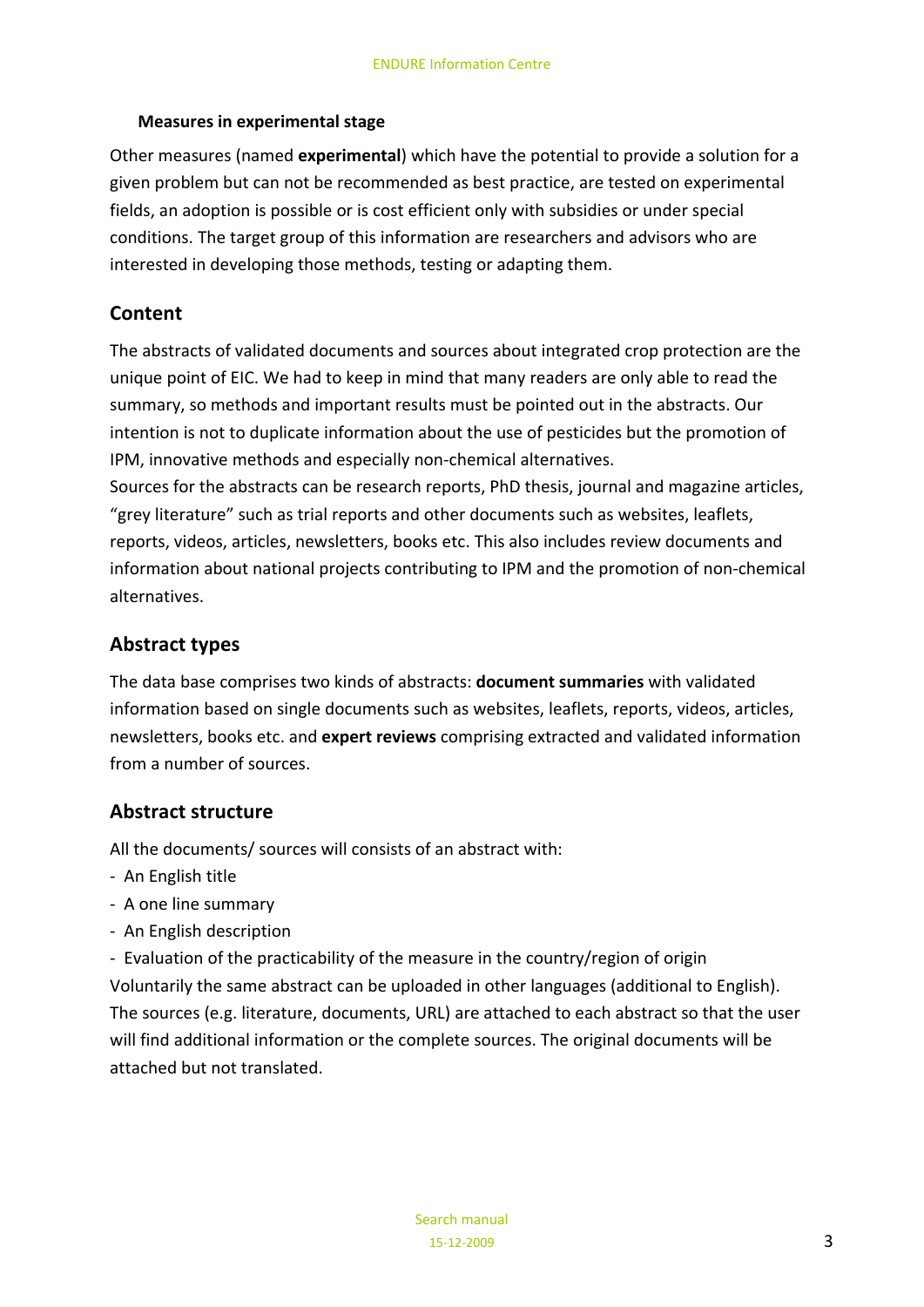### **Instructions for search**

The ENDURE Information Centre is accessible on

**<http://eic.endure-network.eu:8080/webui/search.xhtml>**, here you will need the login: endure

and password: demo.

*IMPORTANT:* **To ensure a full quality in the presentation of Common names for crops and pests you need to set up/change your browser language into ENGLISH.**

#### **Search**

Search the ENDURE Information Centre by selecting a combination of crop-pest/disease for a given problem. To do so open the crop search box by clicking on "Common Name" or "Scientific Name" or use the auto fill function by typing the first two letters. Choose the crop as precise as possible. To set a crop – pest/disease ‐ combinations apply the same procedure in the pest search box.



All available search results for your combination are listed below. The overview enables you to search easily in various control measures appropriate for your specific problem and region. When moving the cursor over a title more information regarding the selected report is given by automatically displaying the one-line summary. Click the plus box to enlarge the display of a selected content. "*View*" fully displays the selected abstract/summary. The choice of the report language (if available) is indicated by flags.